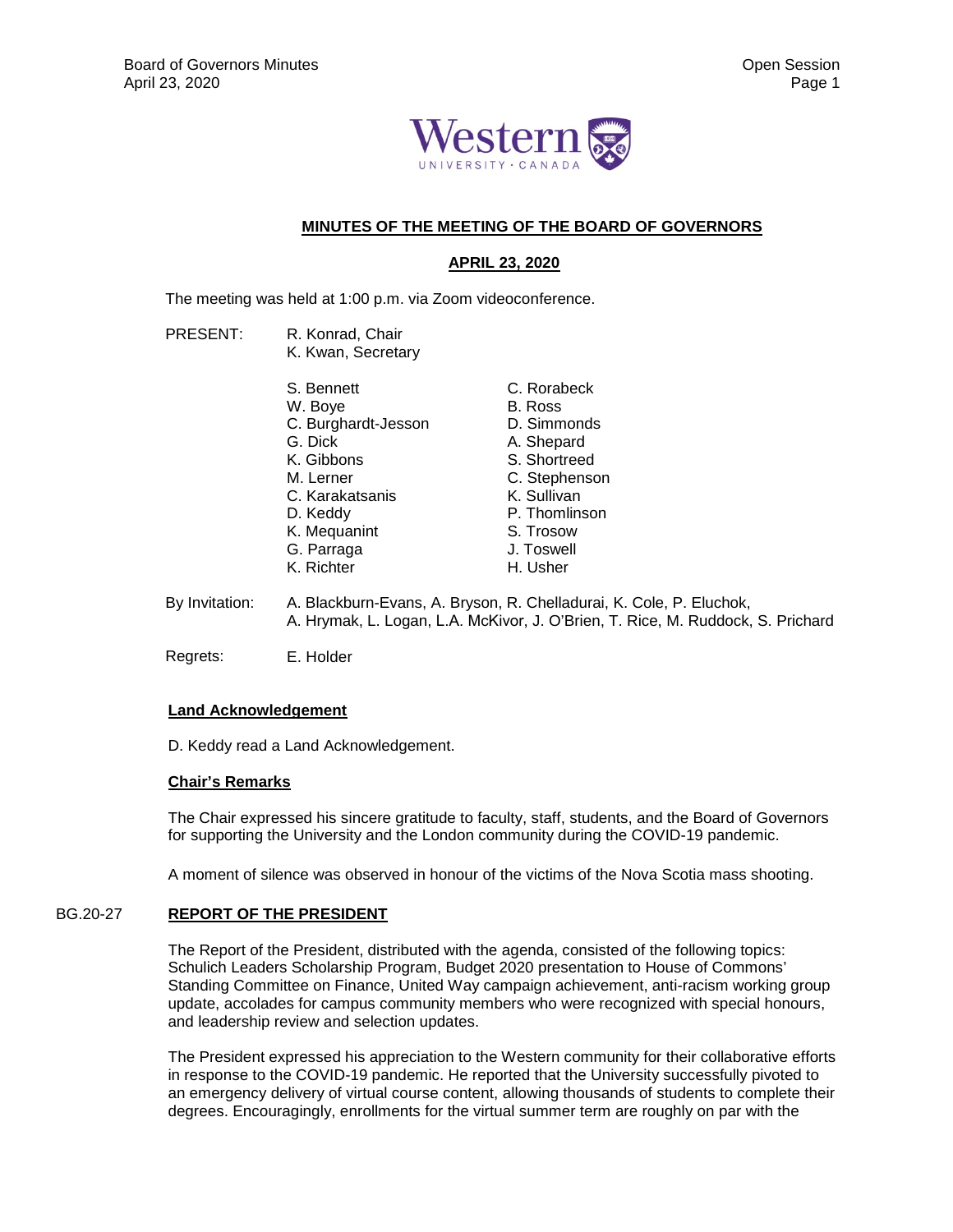previous year. The President reported that approximately 450 students, many of whom are international, currently remain in residence halls. These students have been dispersed across all residence halls to allow for social distancing.

The President acknowledged the impressive commitment by the Federal government of \$9 billion for support programs to aid Canadian students. He also acknowledged the Federal government's additional \$1 billion commitment for vaccines and other health-related COVID matters. The President reported that the Acting Vice-President (Research) and her team are working to ensure that Western researchers are poised to take advantage of public funding for research, as it is made available.

The President said that the University is aware of the stresses in the community. He reported that a Student Relief Fund was created in the early days of the crisis to respond to the immediate needs of students. He also noted that Employee Assistance Programs are available for staff, and that the University is trying to provide flexibility for staff working at home.

The President reported that Western has had great engagement with the local community. Some of this work to date has included producing medical face shields, making residence halls available for health care workers, working closely with local hospitals, and launching the 'Master the Entrepreneur Skillset' 6-week virtual masterclass free of charge for Western alumni, students, faculty and staff. At the national and international level, the President reported that a number of faculty have won grants for vaccine research and for research on the social impact of the pandemic. He also announced that Western led in the creation of an online platform to bring Canadian researchers together.

Lastly, the President welcomed A. Blackburn-Evans, who began in her role as Western's new Chief Communications Officer on April 6. He thanked T. Rice for his extraordinary efforts in the interim role.

## BG.20-28 **UNANIMOUS CONSENT AGENDA** [Appendix I]

It was moved by J. Toswell, seconded by H. Usher,

That the 14 items listed in Appendix I, Unanimous Consent Agenda, be approved or received for information.

## CARRIED

## BG.20-29 **Minutes of the Previous Meeting**

The open session minutes of the meeting of January 23, 2020 were approved as circulated.

## BG.20-30 **Business Arising from the Minutes**

There were no items noted as business arising from the January 23, 2020 minutes.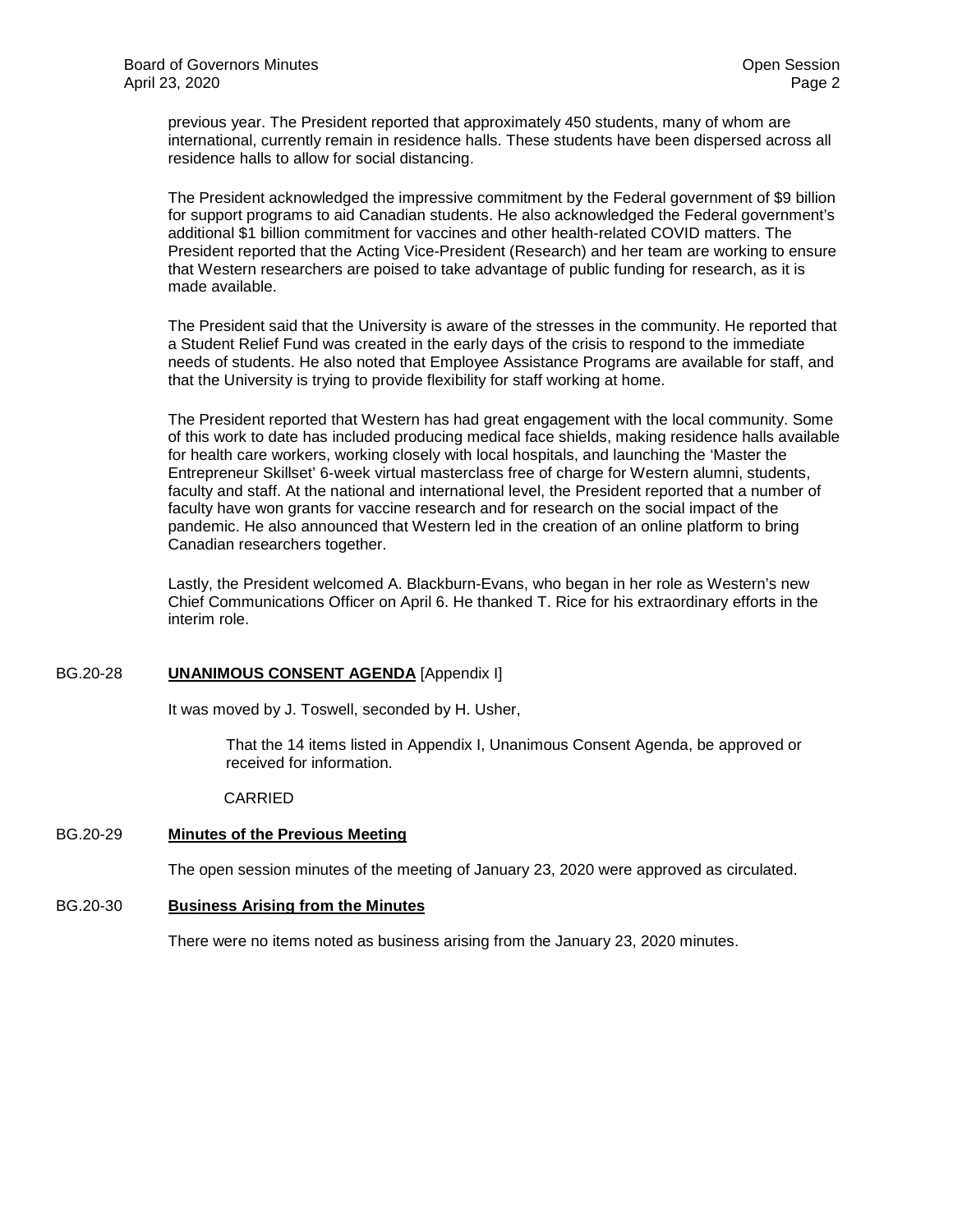## **REPORT OF THE PROPERTY & FINANCE COMMITTEE** [Appendix II]

Prior to considering the Report of the Property & Finance Committee, C. Karakatsanis provided the Board with a high-level overview of the work of the Committee.

### BG.20-31 **2020-21 University Operating and Capital Budgets**

It was moved by K. Mequanint, seconded by C. Rorabeck,

That the Board of Governors approve the 2020-21 University Operating and Capital Budgets as shown in Appendix II, Annex 1 and the proposed Program Specific Fees and Other Supplemental Fees for 2020-21 as shown in Appendix II, Annex 2.

A. Hrymak, Provost & Vice-President (Academic) presented the 2020-21 University Operating and Capital [Budgets detaile](#page-7-0)d in Appendix II, Annex 1. The slides from his presentation are attached as **Appendix 1**. He reported that the \$841-million budget – the second in a two-year budget planning cycle – includes one-time spending for strategic priorities and new student supports in light of COVID-19. He said the budget would also provide flexibility in the coming months regarding how to use carryforward funds, if needed, in the short-term to address issues that may arise from the pandemic.

Among the priorities and new initiatives for this year are \$122 million in one-time allocations that include:

- A \$13.5-million student support fund to take the form of scholarships, bursaries, workstudy, summer research opportunities and residence accommodation subsidies;
- Expanding interdisciplinary initiatives and activities that transcend academic disciplines and create new areas of scholarships, and restructuring the process so it becomes more helpful to champions of interdisciplinary work;
- Seed funding for the Western Academy for Advanced Research, set to launch in 2021, which will bring together research and scholarship with leaders from outside the university to help solve pressing issues;
- An additional \$10 million to support the continuation of the Western Research Chairs program in order to highlight and promote exceptional research.
- Adding an Office of Indigenous Initiatives with additional base funding and permanent staffing in community relations, admissions, enrolment planning, curriculum and pedagogy advising and elders-in-residence and in support of the principles of reconciliation;
- Supporting the university-wide data strategy initiative as a path to equip students, faculty and staff with greater data acumen, and to support data-funded research.

A. Hrymak noted that the University continues to prioritize projects from past budget years, including:

- Support for further development of Western Entrepreneurship as a cross-campus ecosystem;
- An efficiency and innovation fund aimed at generating revenue and reducing structural costs;
- Strategic expansion of Engineering in enrollment, faculty/staff complements and facility expansion and renewal;
- An Innovation and Collaboration Hub for Advanced X-Ray Imaging and Intervention in the Robarts Research Institute;
- Growth of Endowed Matching Chairs program; and,
- Key capital projects that will be underway as physical distancing measures allow.

A. Hrymak explained that the budget assumes that provincial grant funding and federal research support funding will remain unchanged. As mandated by the province, domestic tuition will remain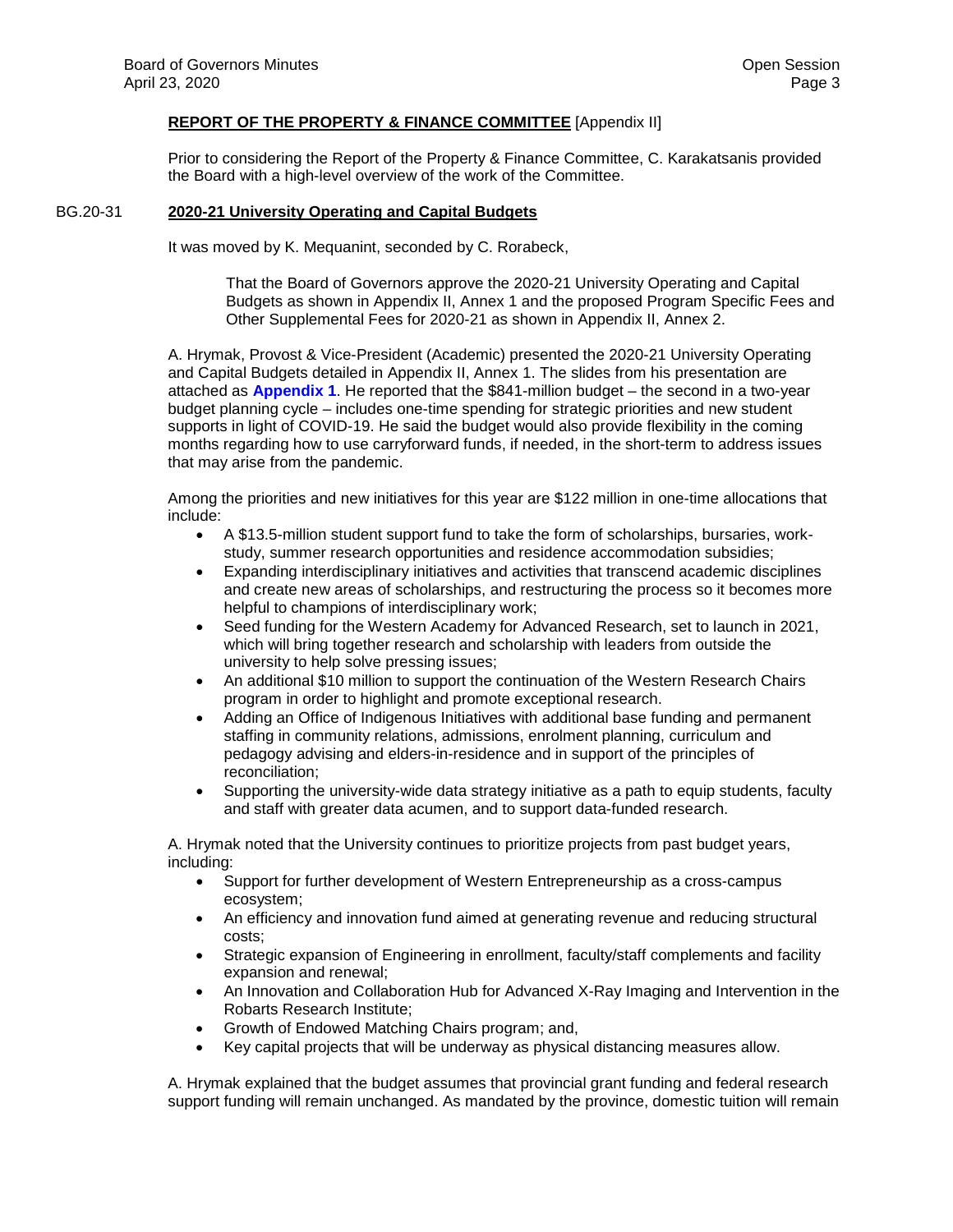frozen at 2019-20 levels, after having been rolled back 10% at the start of the school year. International student tuition will increase by 8% for first-year students and by 4% for upper-year students in most undergraduate programs.

A member informed the Board that there has been a constant rumble of unhappiness at Senate regarding transfers from the operating budget to the capital budget. A. Hrymak noted that the capital budget informs how the University is able to support some of the University's longer-term aspirations in terms of academic planning. He said that operating budget transfers are only one component of capital budget expenditures. A. Hrymak directed Board members to the April Senate minutes for a record of the extensive responses provided on this topic.

The Board member also noted that there was considerable discussion at Senate regarding the way in which research is funded. The member informed the Board that some Senators think there is an underlying issue with how money flows to research. S. Prichard, Acting Vice-President (Research) said that the budget supports research in a number of ways. She reported that 26- 30% of the budget is allocated to research, and that this figure would be higher if one examined in detail what flows through the faculties rather than through the central organization.

A Board member asked for clarification on the Board's role in setting the reserve level. R. Chelladurai, Associate Vice-President (Planning, Budgeting & Information Technology) explained that the Board is asked to consider what the appropriate reserve level should be at the end of every multi-year cycle.

A Board member expressed concern regarding the transfers from the operating budget to the capital budget. He noted that the operating budget is largely student-funded and suggested that there should be other sources of funding for capital expenditures. A. Hrymak clarified that capital projects are not funded solely by the operating transfers. He also reminded the Board that many buildings support the academic mission of the University. The Board member provided examples of specific capital projects in the budget that do not support the academic mission of the University (e.g., multi-level parking structure) and asked if these could be deferred. A. Hrymak clarified that some capital projects in the budget are only notionally sketched out and have not been authorized to go to next stages of construction. He said that these projects could be deferred if the University needed the resources for other funding (e.g., transfers to the faculties or library).

A Board member asked for clarification on funding for deferred maintenance. R. Chelladurai explained that the \$15.5 million annual maintenance transfer is a base amount in the budget used for Maintenance, Modernization, and Infrastructure (MMI). Additional one-time allocations are made for major projects.

A Board member noted that some Grade 12 students in the community are planning on repeating their final year of high school in light of the interruption caused by COVID-19. A. Hrymak indicated that the University recognizes this concern and is working to put supports in place for those students. Western will offer a free program that will allow Grade 12 students to complete a selfassessment on Grade 12 courses that have been identified as key to success. Western will also provide tutoring services to help students gain confidence and be successful in their first year at Western.

Noting that the budget assumes a 7.5% reduction in revenue from international tuition, a Board member asked if the University had considered a potential loss in revenue in domestic student tuition. A. Hrymak said that the University is taking into account the many factors that will affect students' confidence and decision-making on continuing their university studies. He reported that the University will monitor enrollments and will move more resources to students, if needed.

A Board member asked if there would be any adjustment in tuition if the University's course offerings are virtual for the fall semester. A. Hrymak clarified that tuition will not vary depending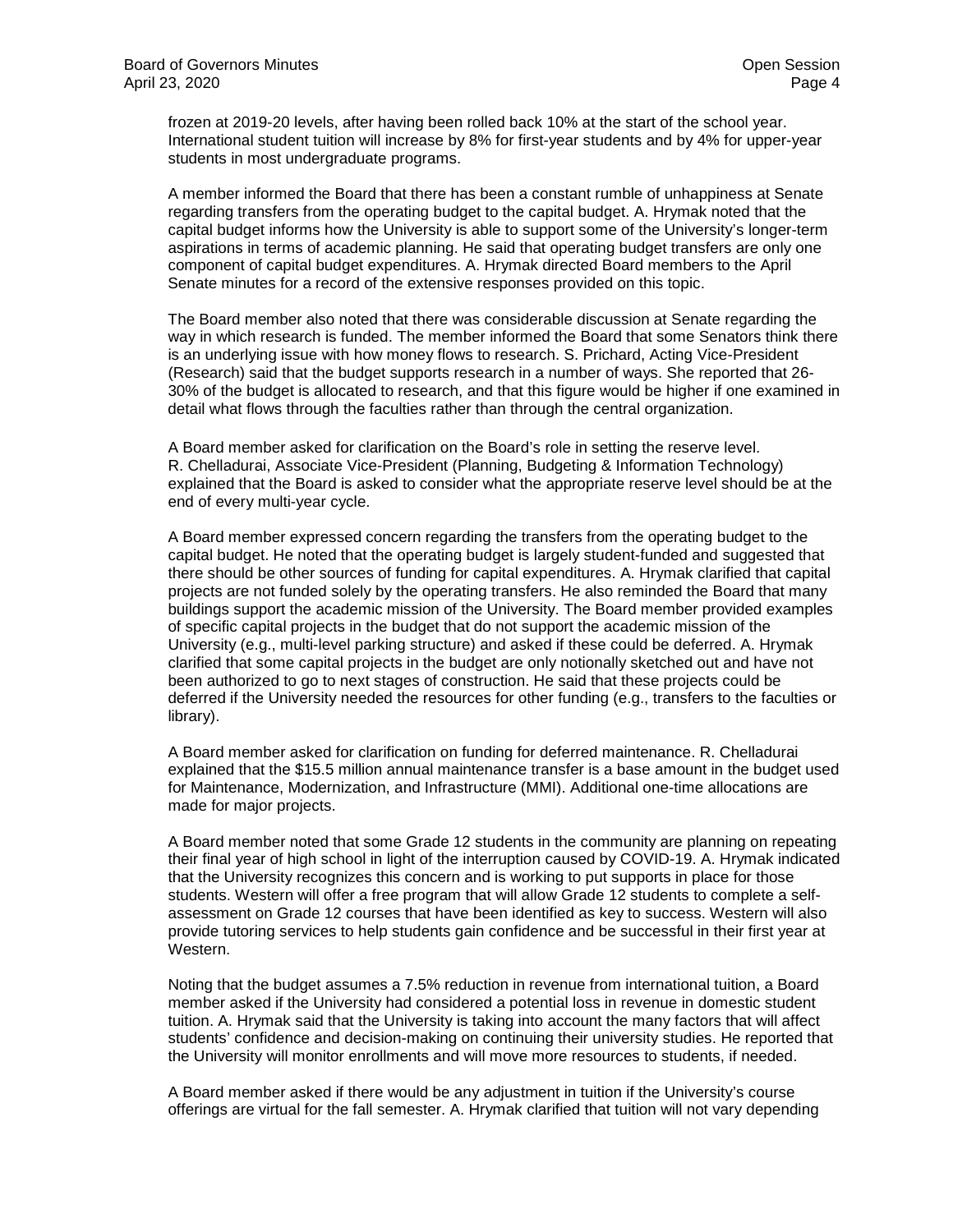on the modality of delivery. The Board member also asked if students would have the opportunity to opt out of residence depending on the availability of in-person classes. A. Hrymak said that the University is looking at a number of different scenarios. One scenario includes a rolling start, with students moving into residences as they are able to join on campus over the course of the fall semester.

A Board member raised the issue of traffic concerns around campus, notably at the intersection of Western Road and Sarnia Road, and asked if consideration had been given to improving the safety of this location. L. Logan, Vice-President (Operations & Finance) reported that discussions are underway between the University and the City regarding short-term strategies. A full redevelopment of the intersection is likely years away.

A Board member applauded administration on their prudent and well thought out response to the COVID-19 pandemic.

A member urged the Board to keep in mind from a governance perspective the importance of allowing administration the flexibility to react in real time and to take advantage of any opportunities that present themselves during the COVID-19 pandemic.

The question was called and CARRIED.

## BG. 20-32 **Student Fee-Funded Units, Ancillaries and Academic Supports**

It was moved by K. Gibbons, seconded by H. Usher,

That the Board of Governors approve the 2020-21 budgets for Student Fee-Funded Units, Ancillaries, and Academic Units summarized in the report entitled "Student Fee-Funded Units, Ancillary Units, Academic Support Units, and Associated Companies".

CARRIED

## BG. 20-33 **Student Organization Fee Proposals for 2020-21**

It was moved by K. Mequanint, seconded by G. Dick,

That the organization fees for the University Students' Council for 2020-21 shown in Appendix II, Annex 3, Table 2 (full-time undergraduates) and Table 3 (part-time undergraduates) be approved, as requested by the USC.

That the organization fees for the Society of Graduate Students for 2020-21 as shown in Appendix II, Annex 3 Table 2 (full-time graduate Students – three terms) and Appendix II, Annex 3, Table 3 (part-time graduate students) be approved as requested by SOGS.

That the organization fees for the Honours Business Administration Association for 2020-21 shown in Appendix II, Annex 3, Table 2, note b, be approved as requested by HBAA.

That the organization fees for the Master of Business Administration Association for 2020-21 shown in Appendix II, Annex 3, Table 2 be approved as requested by the MBAA.

CARRIED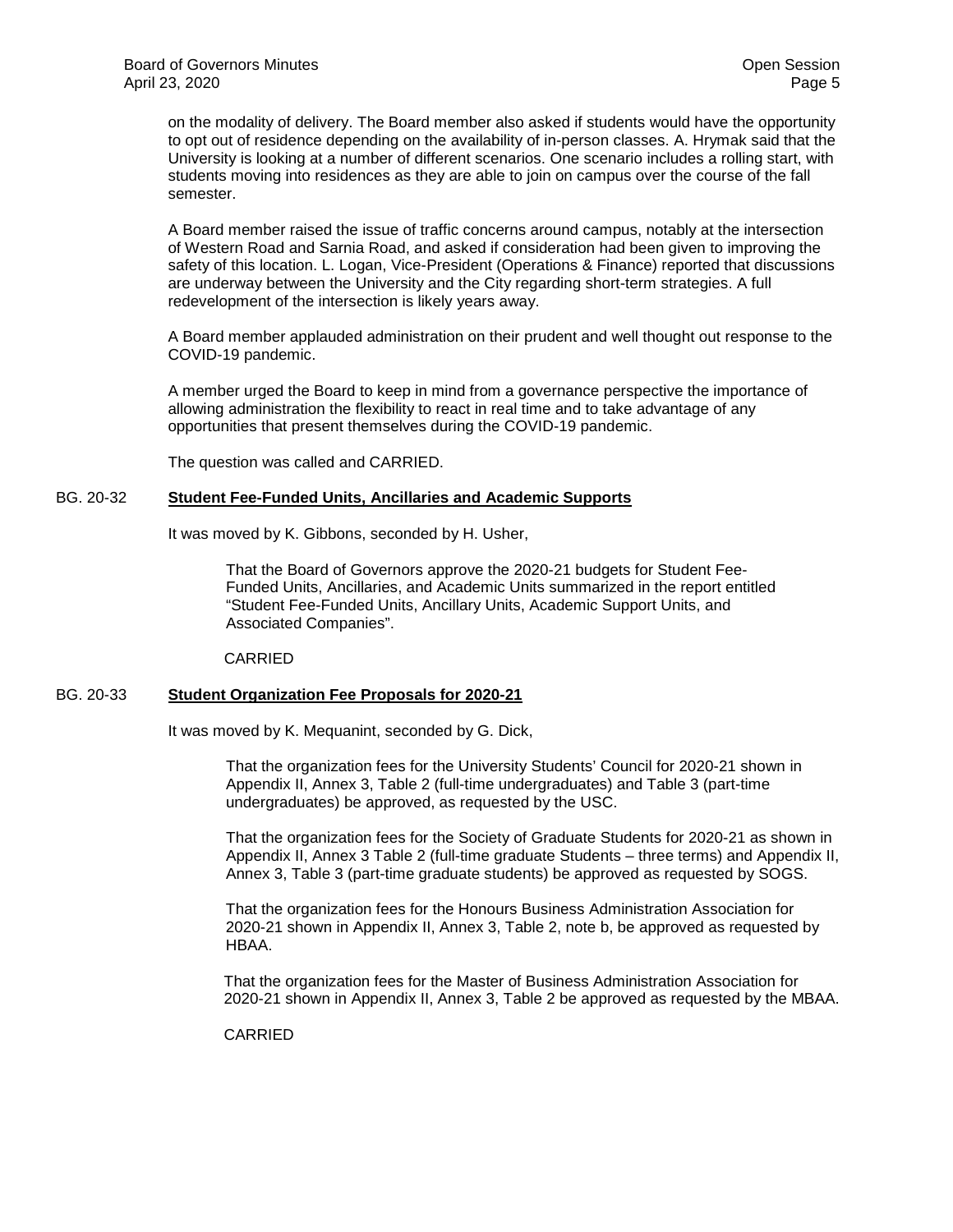## BG.20-34 **Annual Report and Recommendations of the Student Services Committee**

It was moved by G. Dick, seconded by C. Stephenson,

That the ancillary fees collected by the University be those detailed in Appendix II, Annex 4, Table 1, as recommended by the Student Services Committee.

CARRIED

A Board member applauded the Student Services Committee for the care and clarity with which they presented the material. She noted that she was pleased to see that the Committee had been Co-Chaired by the President of the University Student Council (USC) and the President of the Society for Graduate Students (SOGS).

### BG.20-35 **Information Items Reported by the Property & Finance Committee**

Appendix II, Report of the Property & Finance Committee, contained the following items that were received for information by unanimous consent:

- Investment Committee Membership:
	- o D. Porter reappointed for a two-year term, ending February 28, 2022
	- o J. Knowles reappointed to a three-year term ending May 30, 2023
- Scholarships, Awards, and Prizes
- Western University Standard and Poor's University Credit Rating
- Experiential Learning Innovation Scholars

### **REPORT OF THE SENIOR POLICY AND OPERATIONS COMMITTEE** [Appendix III]

#### BG.20-36 **Information Items reported by the Senior Policy and Operations Committee**

Appendix III, Report of the Senior Policy and Operations Committee, contained the following item that was received for information by unanimous consent:

- Committee Appointments:
	- o Henri Boyi, Gerald Wright, Catherine Elliot Shaw and Thy Phu to the McIntosh Gallery Committee as members-at-large, effective February 1, 2020 until January 31, 2023.

## **REPORT OF THE FUND RAISING AND DONOR RELATIONS COMMITTEE** [Appendix IV]

## BG.20-37 **Information Items reported by the Fund Raising and Donor Relations Committee**

Appendix IV, Report of the Fund Raising and Donor Relations Committee, contained the following item that was received for information by unanimous consent:

• Fund Raising Activity Quarterly Report to January 31, 2020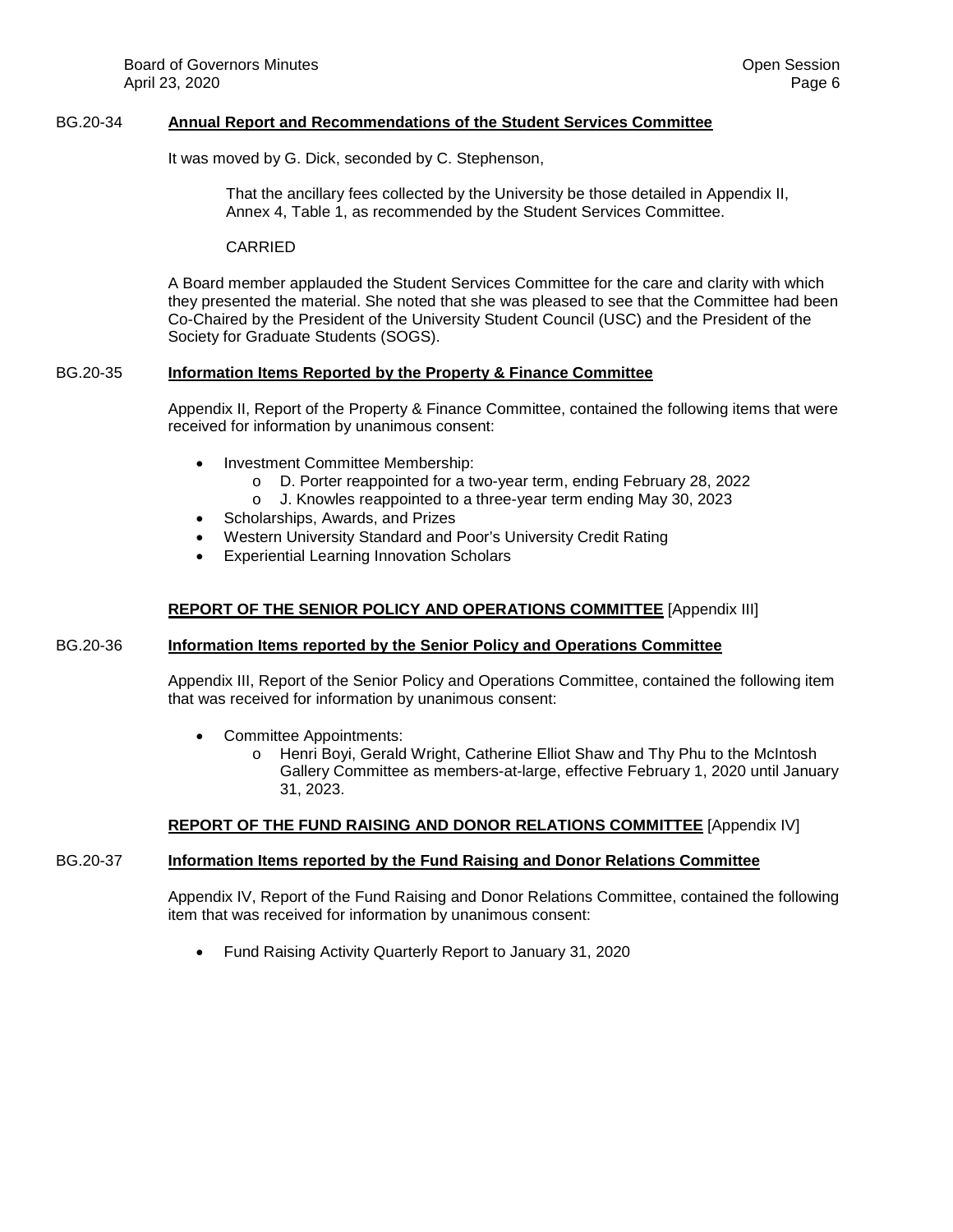## **ITEMS REFERRED BY SENATE** [Appendix V]

## BG.20-38 **Renewal of the Articulation Agreement between Western University, Brescia University College, Huron University College, King's University College, and Fanshawe College regarding the transfer of credit for students in the General Arts and Science Program**

It was moved by A. Shepard, seconded by K. Sullivan,

That Board of Governors approve the renewal of the Articulation Agreement between Western University, Brescia University College, Huron University College, King's University College, and Fanshawe College regarding the transfer of credit for students in the General Arts and Science program, effective March 1, 2020, as shown in Appendix V, Annex 1.

### CARRIED

### BG.20-39 **Information Items Referred by Senate**

Appendix V, Items Referred by Senate, contained the following items that were received for information by unanimous consent:

- 2020-21 University Operating and Capital Budgets
- 2020 Entrance Standards for Undergraduate First-Year Admissions
- Five-Year Enrolment Projections
- Report on Year One Class and Entering Averages
- Vice-Provost's Annual Report on Faculty Recruitment and Retention February 2020
- Report of the Academic Colleague
- Western Libraries Annual Report 2018/19

## **ADJOURNMENT**

The meeting adjourned to the confidential session at 2:30 p.m.

\_\_\_\_\_\_\_\_\_\_\_\_\_\_\_\_\_\_\_\_\_\_\_\_\_\_ R. Konrad Chair

L.A. McKivor Associate University Secretary

\_\_\_\_\_\_\_\_\_\_\_\_\_\_\_\_\_\_\_\_\_\_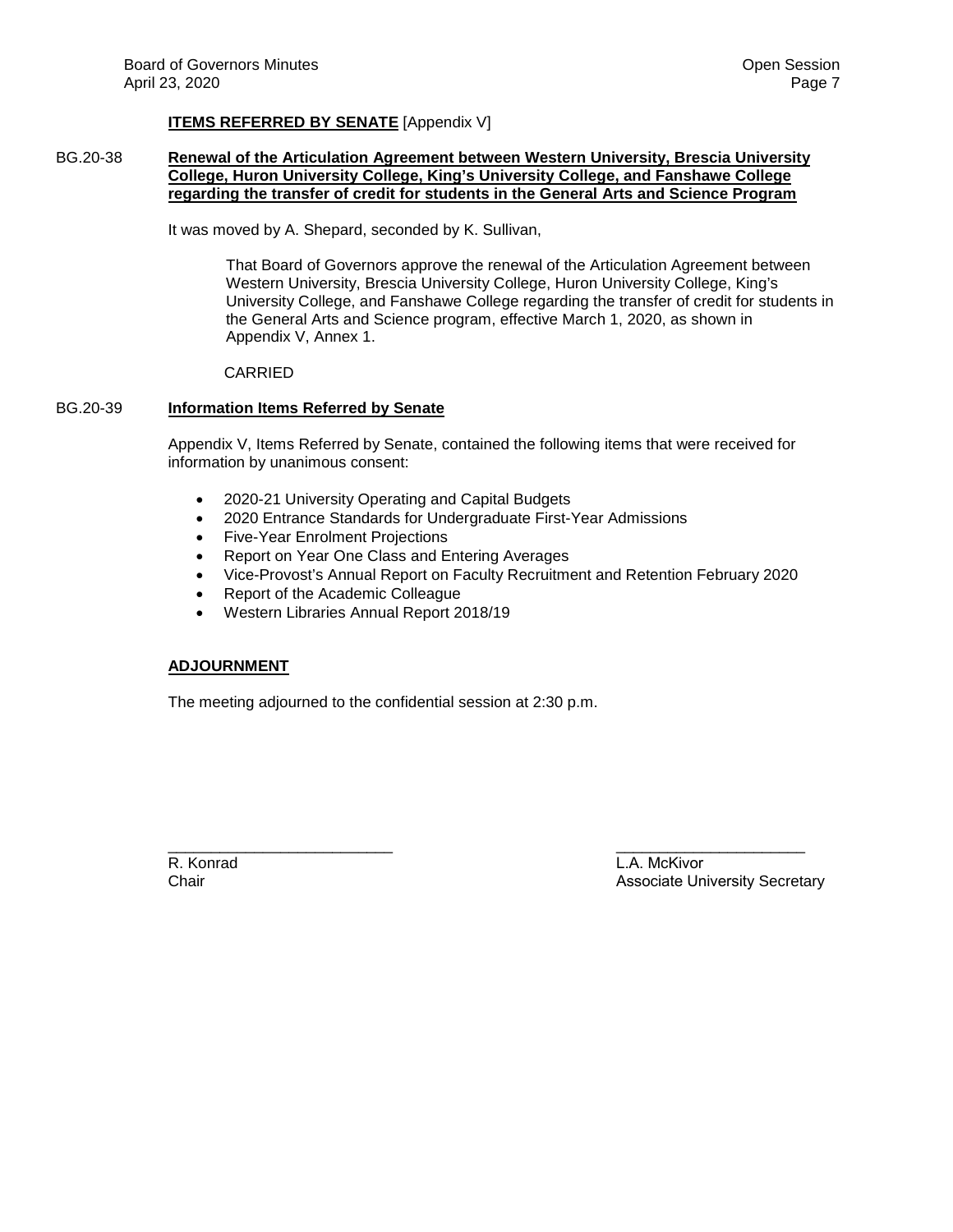<span id="page-7-0"></span>

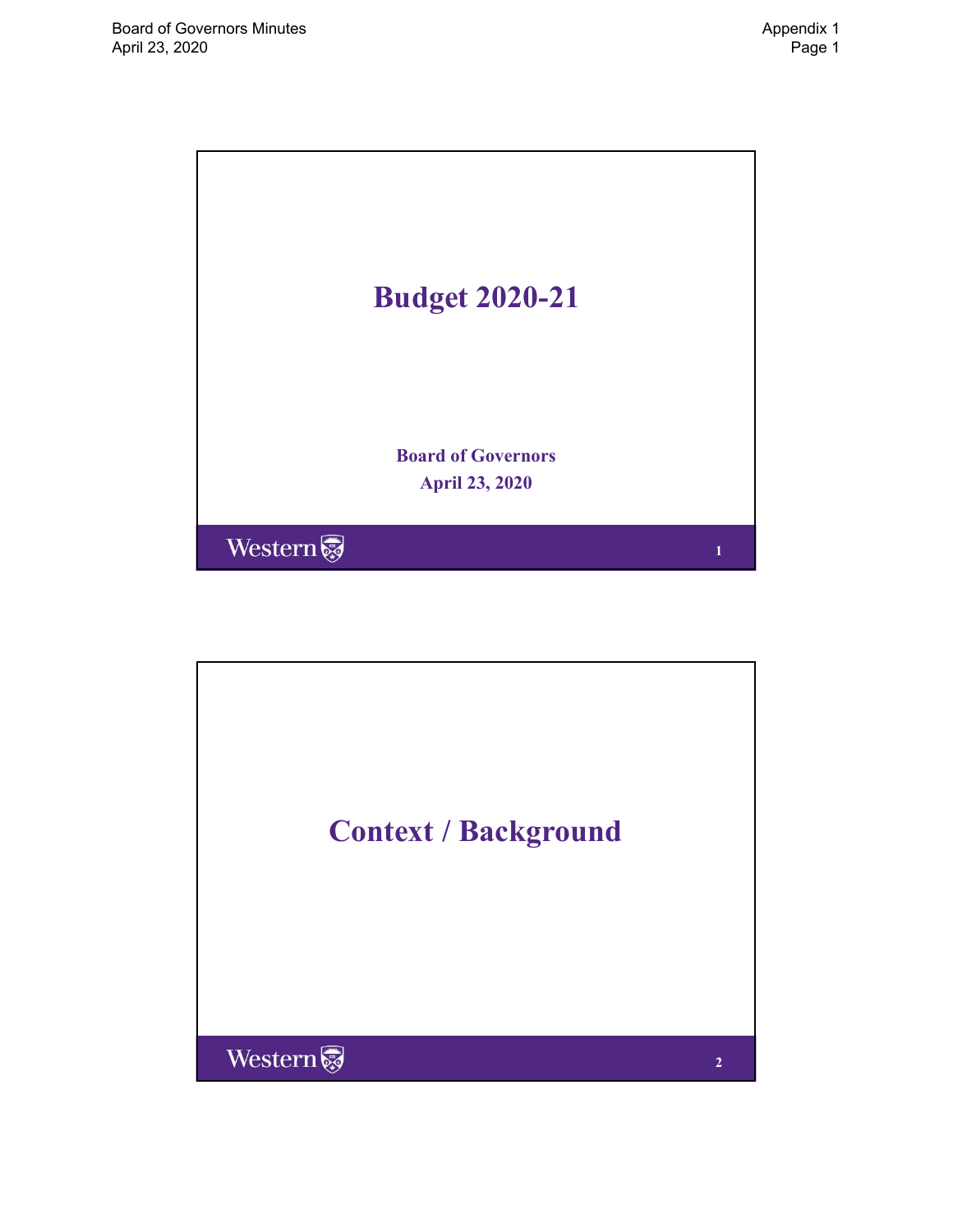

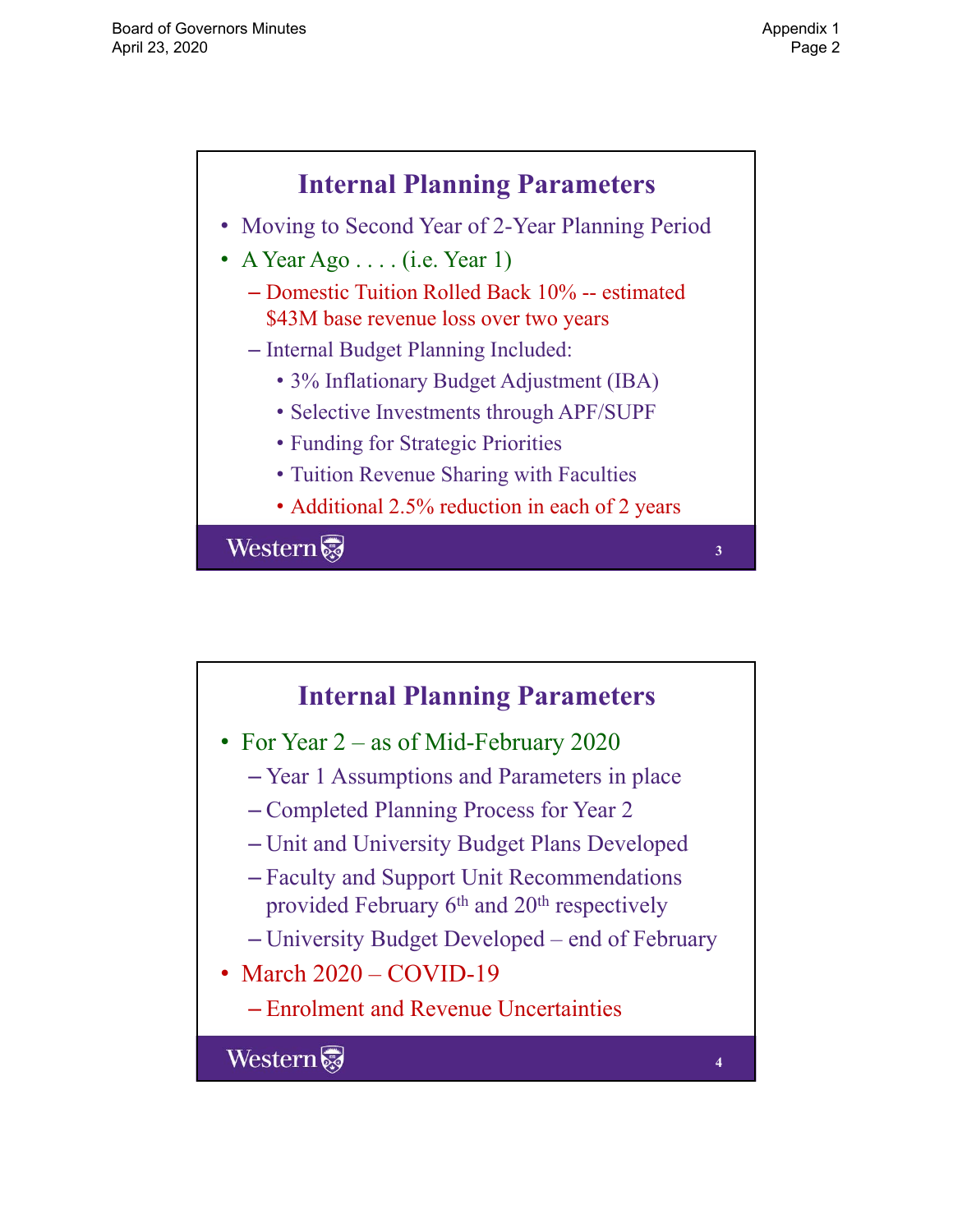

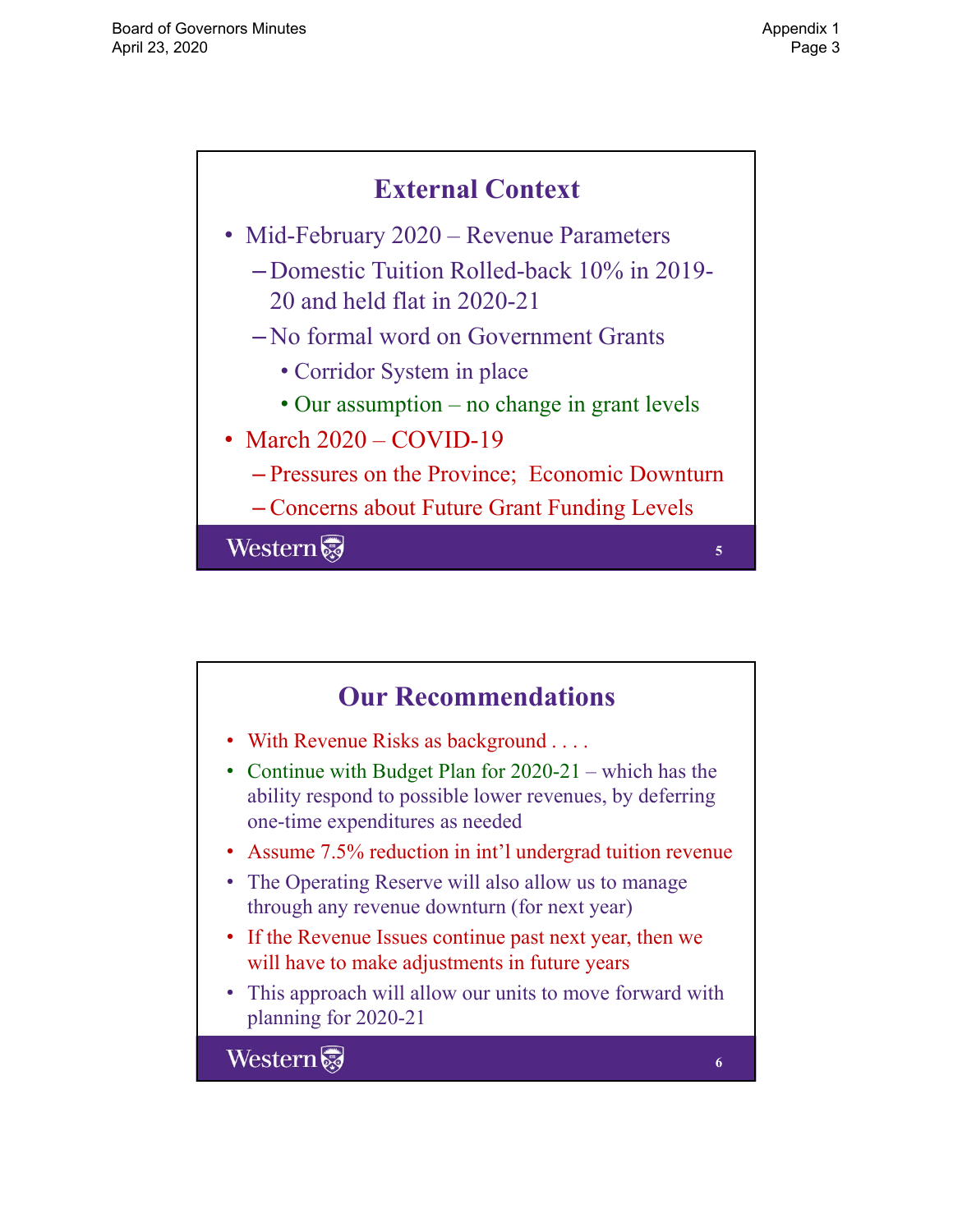

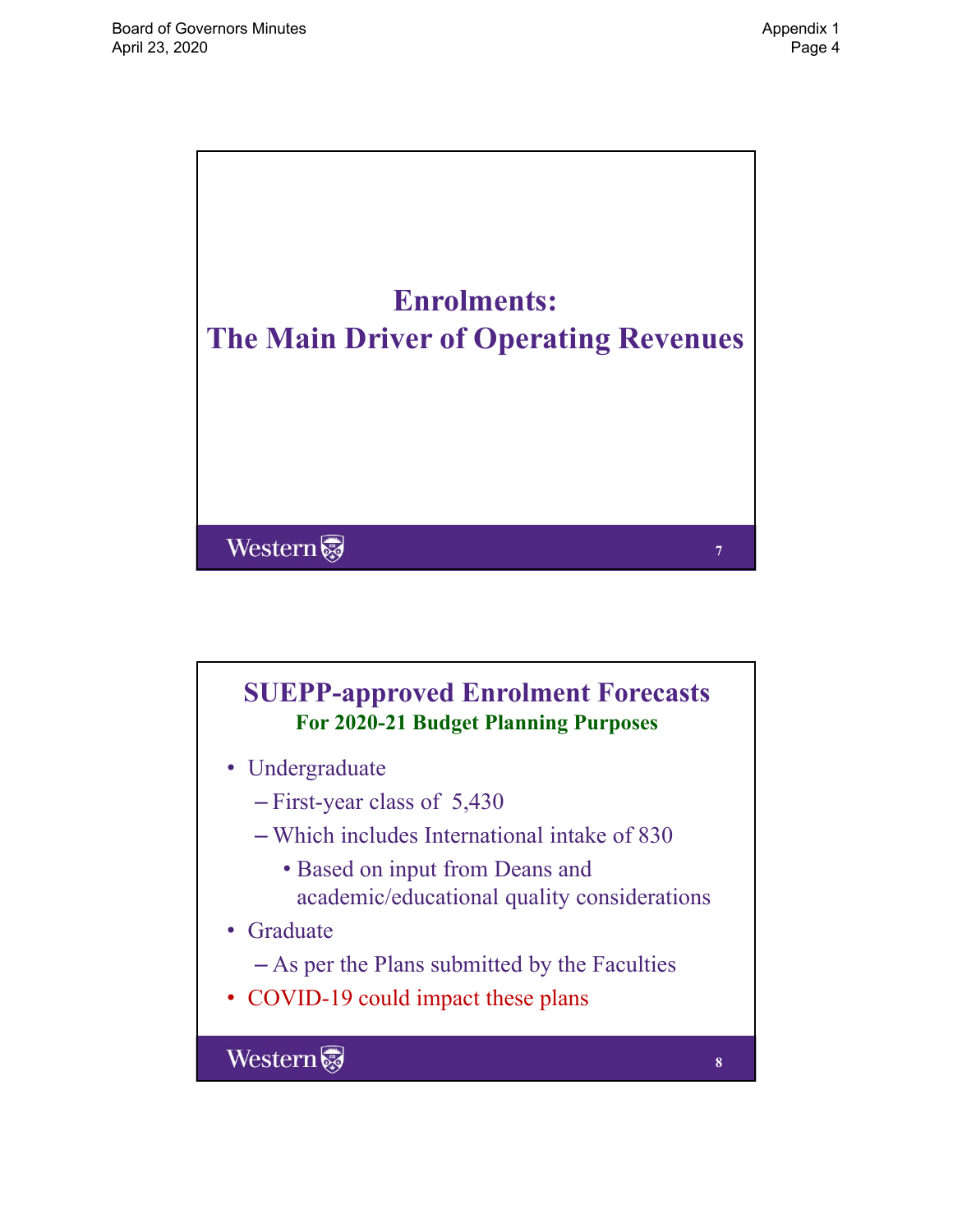

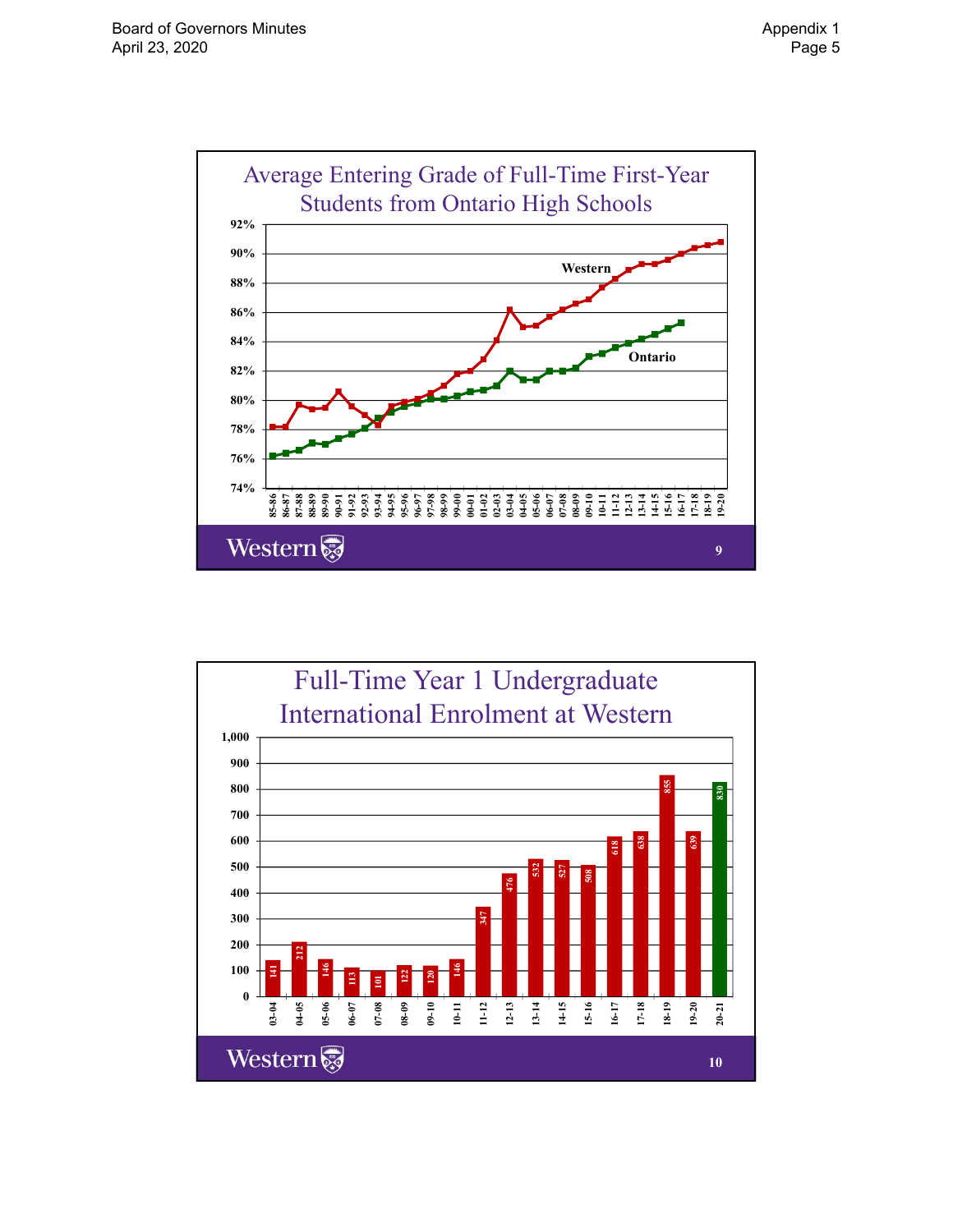

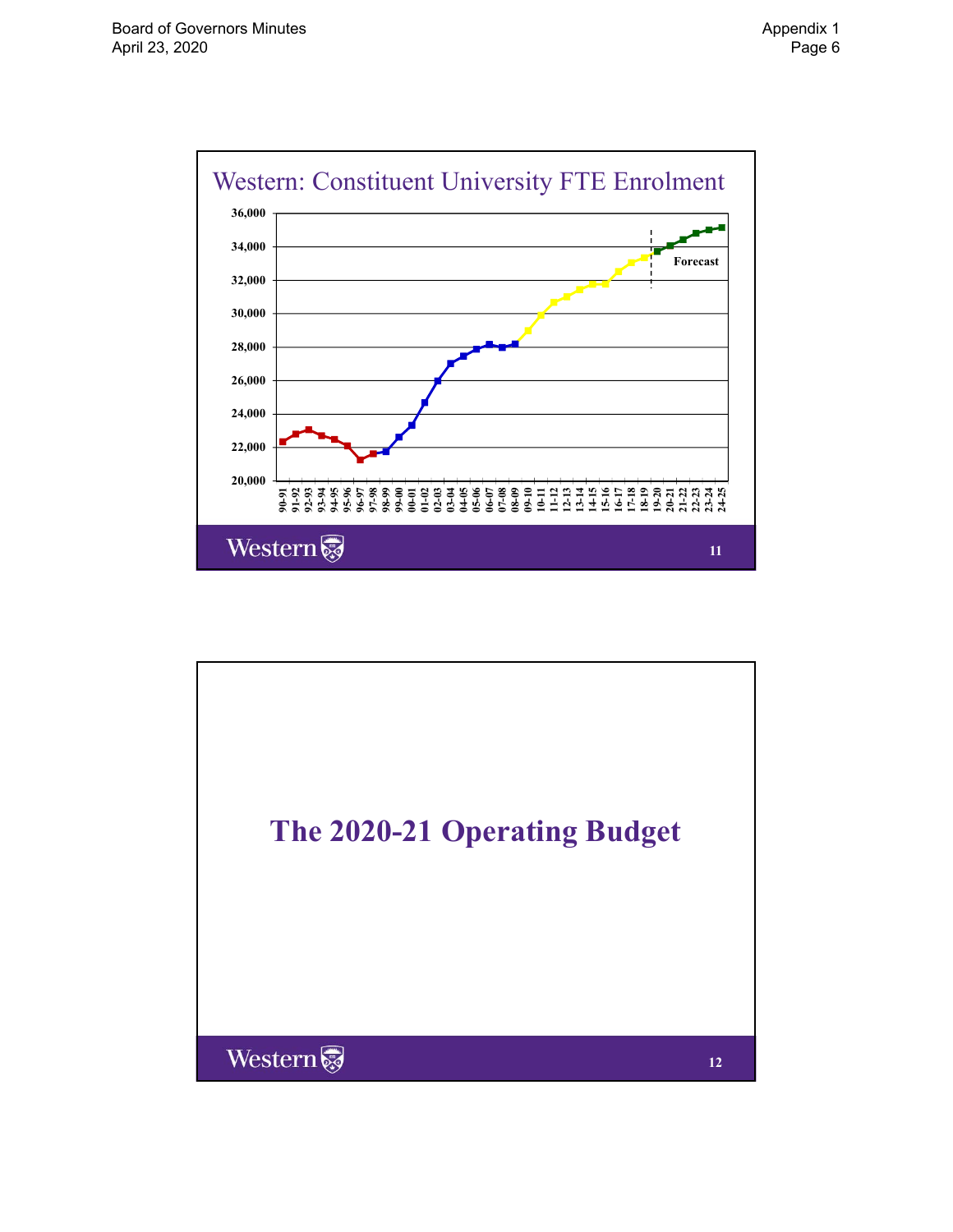

| <b>Pillar</b>          | <b>Priority</b>                                                                                                     |
|------------------------|---------------------------------------------------------------------------------------------------------------------|
|                        | <b>RAISING OUR EXPECTATIONS: CREATE A</b><br><b>WORLD-CLASS RESEARCH AND SCHOLARSHIP</b><br><b>CULTURE</b>          |
| $\mathcal{L}$          | <b>LEADING IN LEARNING: PROVIDE CANADA'S</b><br><b>BEST EDUCATION FOR TOMORROW'S GLOBAL</b><br><b>LEADERS</b>       |
| 3                      | <b>REACHING BEYOND CAMPUS: ENGAGE</b><br>ALUMNI, COMMUNITY, INSTITUTIONAL &<br><b>INTERNATIONAL PARTNERS</b>        |
| $\boldsymbol{\Lambda}$ | <b>TAKING CHARGE OF OUR DESTINY:</b><br><b>GENERATE AND INVEST NEW RESOURCES IN</b><br><b>SUPPORT OF EXCELLENCE</b> |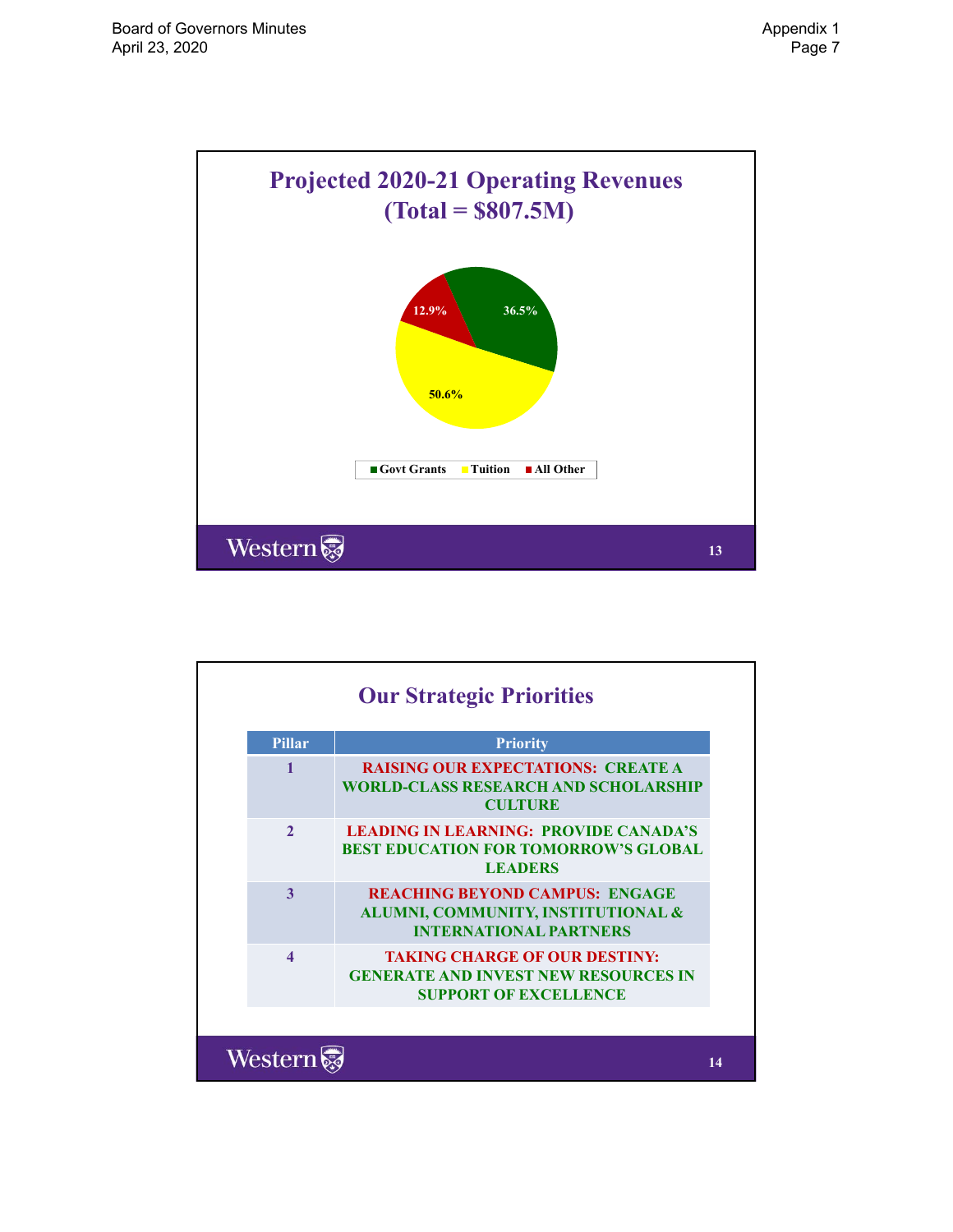٦

| <b>Investment / New Initiative</b>                                                                                                                                                           | <b>Investment</b>              | <b>Strategic</b><br><b>Plan Pillars</b> |
|----------------------------------------------------------------------------------------------------------------------------------------------------------------------------------------------|--------------------------------|-----------------------------------------|
| <b>NEW Office of Indigenous Initiatives</b>                                                                                                                                                  | \$760K Base                    | 2, 3                                    |
| Long-Range Space/Plan: University Community Hub,<br><b>Science/Medicine ID Facilities, Medical School Facilities,</b><br><b>Pedestrian-friendly Campus, Energy Conservation, Sports Dome</b> | \$65.5M One-Time               | 1, 2                                    |
| <b>COVID-19 Related Student Financial Support</b><br><b>Programs</b>                                                                                                                         | \$13.5M One-Time               | $\mathcal{L}$                           |
| <b>Continuation of Western Research Chair Program</b>                                                                                                                                        | \$10M One-Time                 | 1, 2                                    |
| <b>Interdisciplinary Initiatives (IDIs)</b>                                                                                                                                                  | \$2.9M One-Time                | 1, 2                                    |
| <b>The Western Academy for Advanced Research</b>                                                                                                                                             | <b>\$1M One-Time</b>           | 1, 2, 3                                 |
| <b>University-wide Data Strategy Initiatives</b>                                                                                                                                             | <b>\$1M One-Time</b>           | 1, 2, 3                                 |
| <b>Strategic Expansion of Engineering: Multi-Year</b><br><b>Self-Funding Plan</b>                                                                                                            | \$11M One-Time;<br>\$912K Base | 1, 2, 4                                 |

| <b>Summary of the 2020-21 Operating Budget</b><br>(Table 2) |               |  |  |
|-------------------------------------------------------------|---------------|--|--|
| • Revenue Forecast<br>$-$ Increase of 1.4%                  | $=$ \$807.5M  |  |  |
| • Expenditure Plan<br>$-$ Increase of 5.2%                  | $=$ \$841.9M  |  |  |
| • Projected In-Year Position                                | $=$ \$ -34.4M |  |  |
| • Projected Operating Reserve                               | $=$ \$ 56.7M  |  |  |
| <b>Western</b>                                              | 16            |  |  |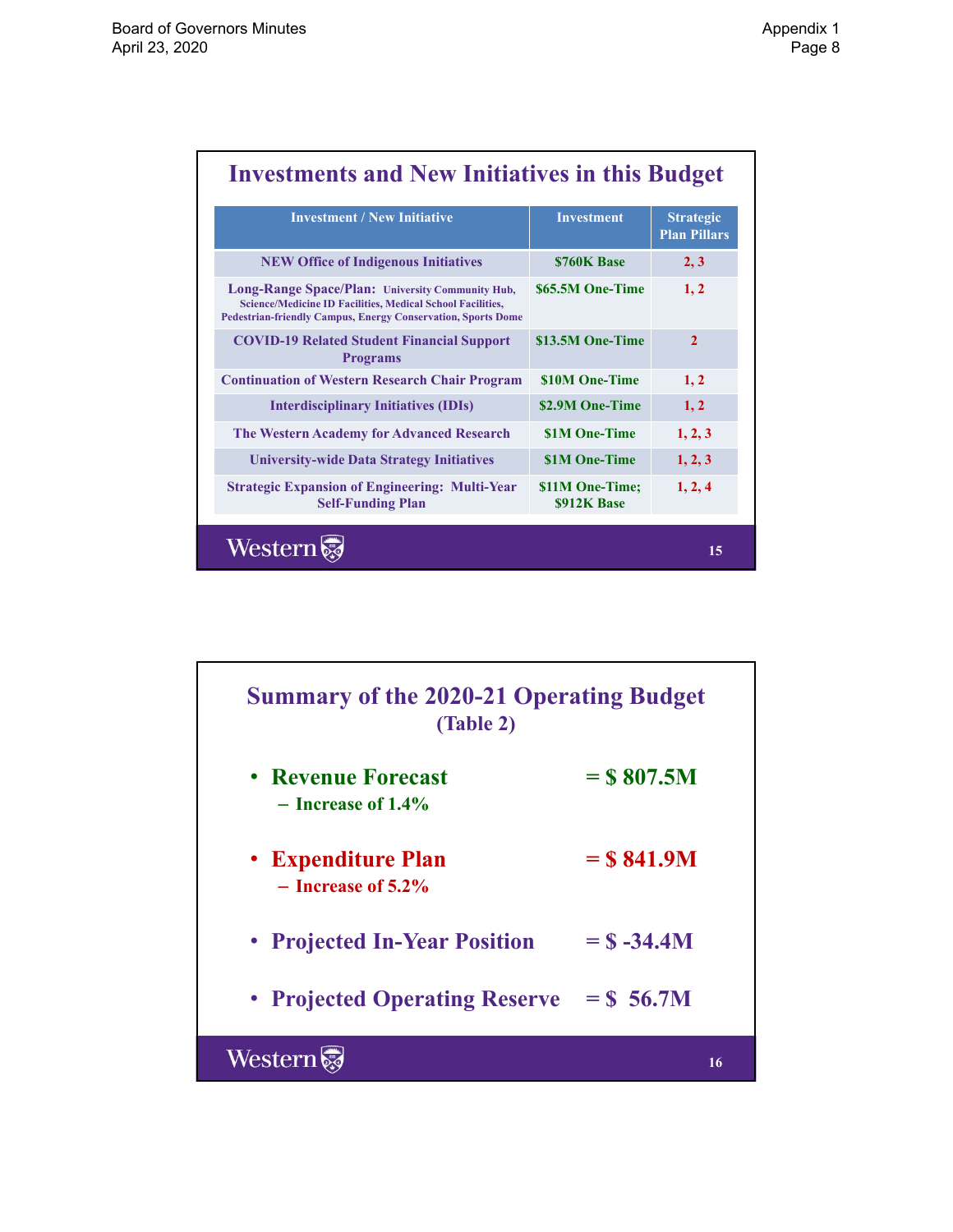